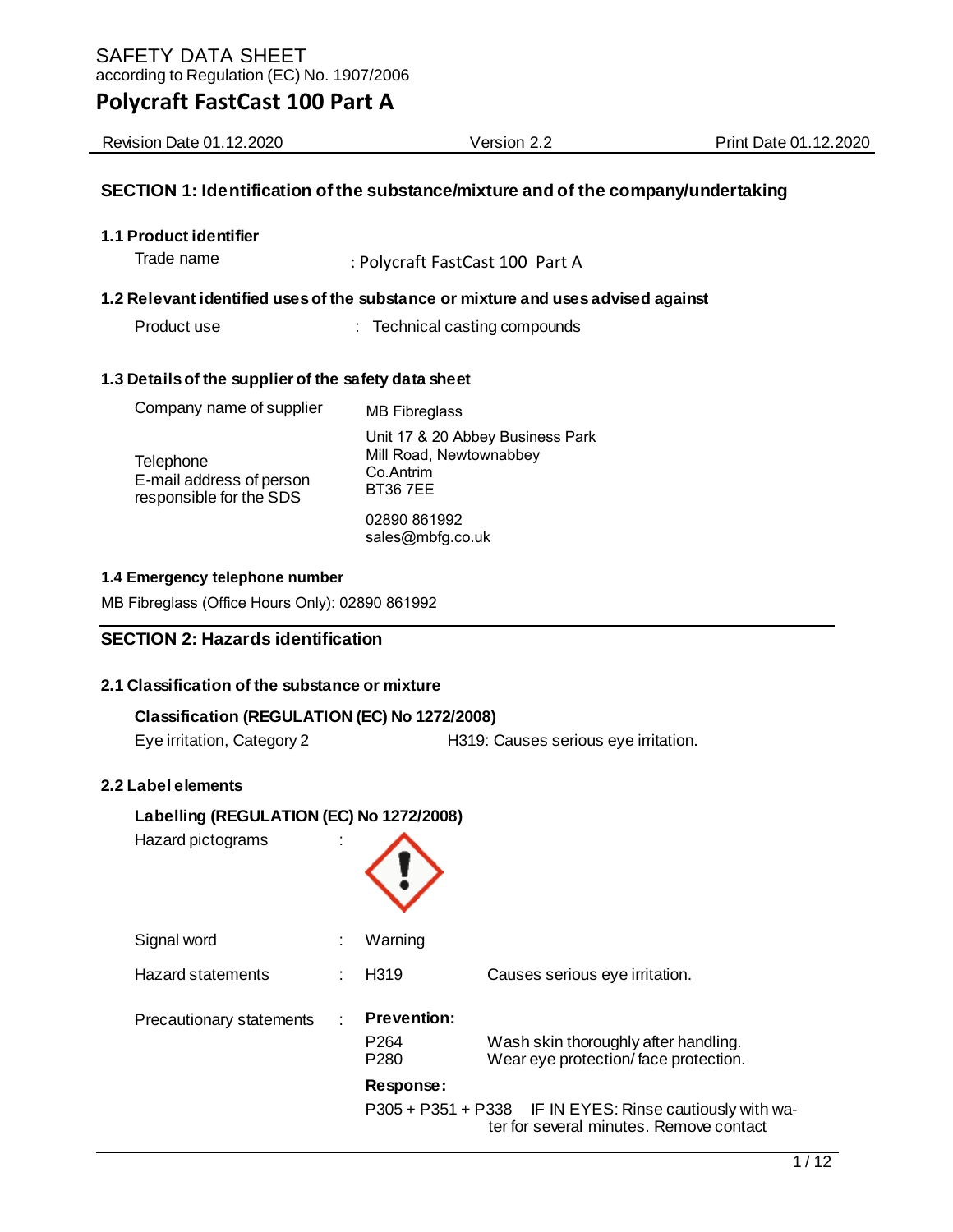| Revision Date 01.12.2020 |               | Version 2.2                                                                                                              | Print Date 01.12.2020 |
|--------------------------|---------------|--------------------------------------------------------------------------------------------------------------------------|-----------------------|
|                          | $P337 + P313$ | lenses, if present and easy to do. Continue<br>rinsing.<br>If eye irritation persists: Get medical advice/<br>attention. |                       |

## **Additional Labelling**

EUH208 Contains 4-morpholinecarbaldehyde. May produce an allergic reaction.

## **2.3 Other hazards**

This substance/mixture contains no components considered to be either persistent, bioaccumulative and toxic (PBT), or very persistent and very bioaccumulative (vPvB) at levels of 0.1% or higher.

## **SECTION 3: Composition/information on ingredients**

## **3.2 Mixtures**

#### **Components**

| Chemical name                                                        | CAS-No.<br>EC-No.<br><b>Registration number</b>                             | Classification                     | Concentration<br>(% w/w) |
|----------------------------------------------------------------------|-----------------------------------------------------------------------------|------------------------------------|--------------------------|
| Alkyl amino polyoxyalkylenol                                         | 25214-63-5<br>500-035-6<br>01-2119471485-32-<br>XXXX.                       | Eye Irrit. 2; H319                 | $>= 40 - 60$             |
| propylene carbonate                                                  | 108-32-7<br>203-572-1<br>01-2119537232-48-<br>XXXX                          | Eye Irrit. 2; H319                 | $>= 5 - < 10$            |
| Hydrocarbons, C12-C15, n-<br>alkanes, isoalkanes < 2% aromat-<br>ics | 869062-45-3<br>926-141-6920-107-<br>4265-149-8<br>01-2119453414-43-<br>XXXX | Asp. Tox. 1; H304<br><b>EUH066</b> | $>= 5 - < 10$            |
| 4-morpholinecarbaldehyde                                             | 4394-85-8<br>224-518-3<br>01-2119987993-12-<br>XXXX                         | Skin Sens. 1; H317                 | 1 >                      |

For explanation of abbreviations see section 16.

## **SECTION 4: First aid measures**

## **4.1 Description of first aid measures**

| General advice | : Move out of dangerous area.<br>Consult a physician.<br>Show this safety data sheet to the doctor in attendance. |
|----------------|-------------------------------------------------------------------------------------------------------------------|
| If inhaled     | : Move to fresh air.                                                                                              |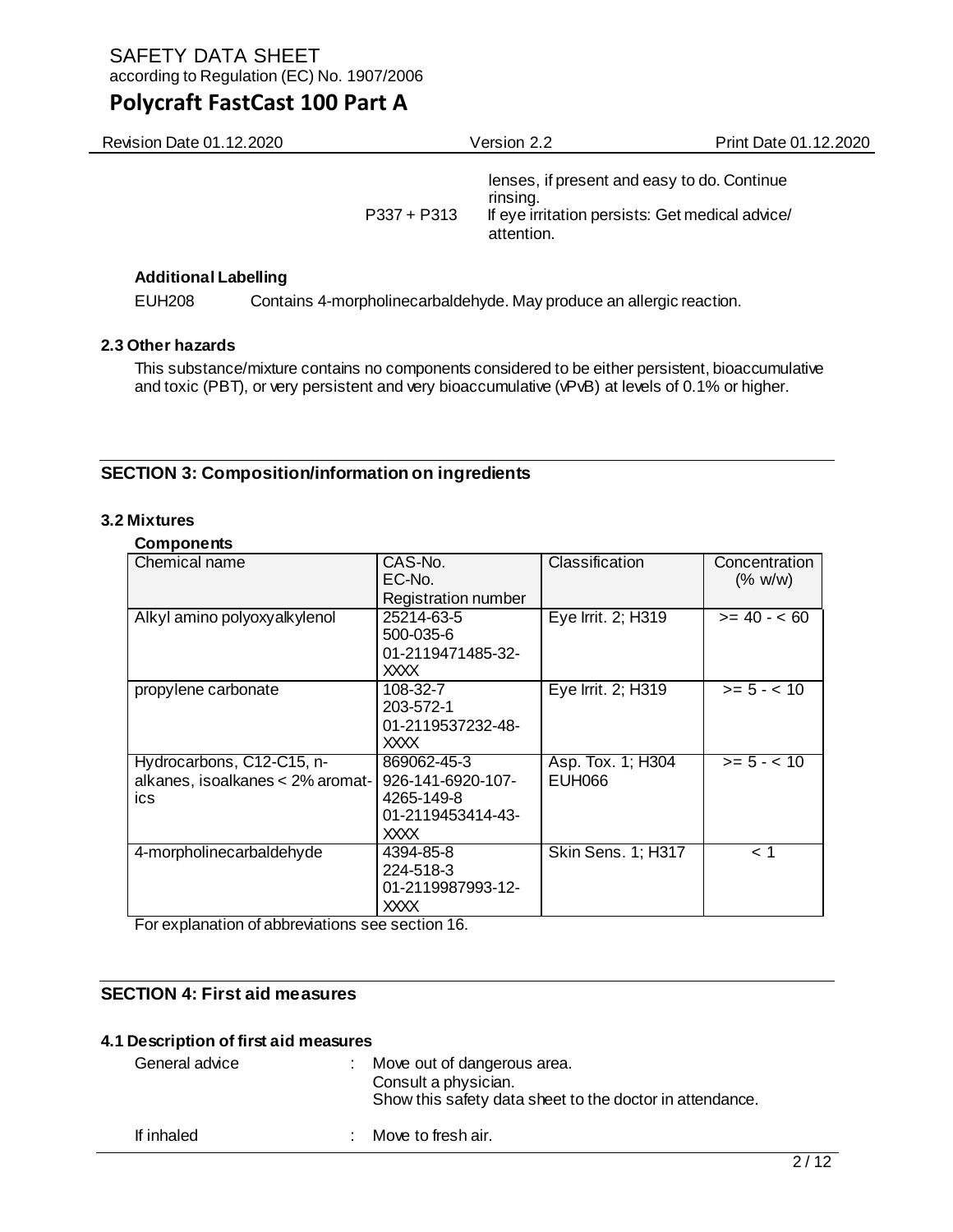# **Polycraft FastCast 100 Part A**

| Revision Date 01.12.2020                                        |  | Version 2.2                                                                                                                                                                     | Print Date 01.12.2020 |
|-----------------------------------------------------------------|--|---------------------------------------------------------------------------------------------------------------------------------------------------------------------------------|-----------------------|
|                                                                 |  | Consult a physician after significant exposure.                                                                                                                                 |                       |
| In case of skin contact                                         |  | Take off contaminated clothing and shoes immediately.<br>Wash off with soap and plenty of water.<br>If symptoms persist, call a physician.                                      |                       |
| In case of eye contact                                          |  | Immediately flush eye(s) with plenty of water.<br>Remove contact lenses.<br>Keep eye wide open while rinsing.<br>If eye irritation persists, consult a specialist.              |                       |
| If swallowed                                                    |  | Do not induce vomiting without medical advice.<br>Rinse mouth with water.<br>Do not give milk or alcoholic beverages.<br>Never give anything by mouth to an unconscious person. |                       |
| 4.2 Most important symptoms and effects, both acute and delayed |  |                                                                                                                                                                                 |                       |
| Symptoms                                                        |  | Excessive lachrymation<br>See Section 11 for more detailed information on health effects<br>and symptoms.                                                                       |                       |
| <b>Risks</b>                                                    |  | irritant effects                                                                                                                                                                |                       |
|                                                                 |  | Causes serious eye irritation.                                                                                                                                                  |                       |
|                                                                 |  | 4.3 Indication of any immediate medical attention and special treatment needed                                                                                                  |                       |
| Treatment                                                       |  | Treat symptomatically.                                                                                                                                                          |                       |
| <b>SECTION 5: Firefighting measures</b>                         |  |                                                                                                                                                                                 |                       |
| 5.1 Extinguishing media                                         |  |                                                                                                                                                                                 |                       |
| Suitable extinguishing media :                                  |  | In case of fire, use water/water spray/water jet/carbon diox-<br>ide/sand/foam/alcohol resistant foam/chemical powder for<br>extinction.                                        |                       |
| 5.2 Special hazards arising from the substance or mixture       |  |                                                                                                                                                                                 |                       |
| ucts                                                            |  | Hazardous combustion prod- : No hazardous combustion products are known                                                                                                         |                       |
| 5.3 Advice for firefighters                                     |  |                                                                                                                                                                                 |                       |
| Special protective equipment :<br>for firefighters              |  | In the event of fire, wear self-contained breathing apparatus.                                                                                                                  |                       |
| Further information                                             |  | Standard procedure for chemical fires.                                                                                                                                          |                       |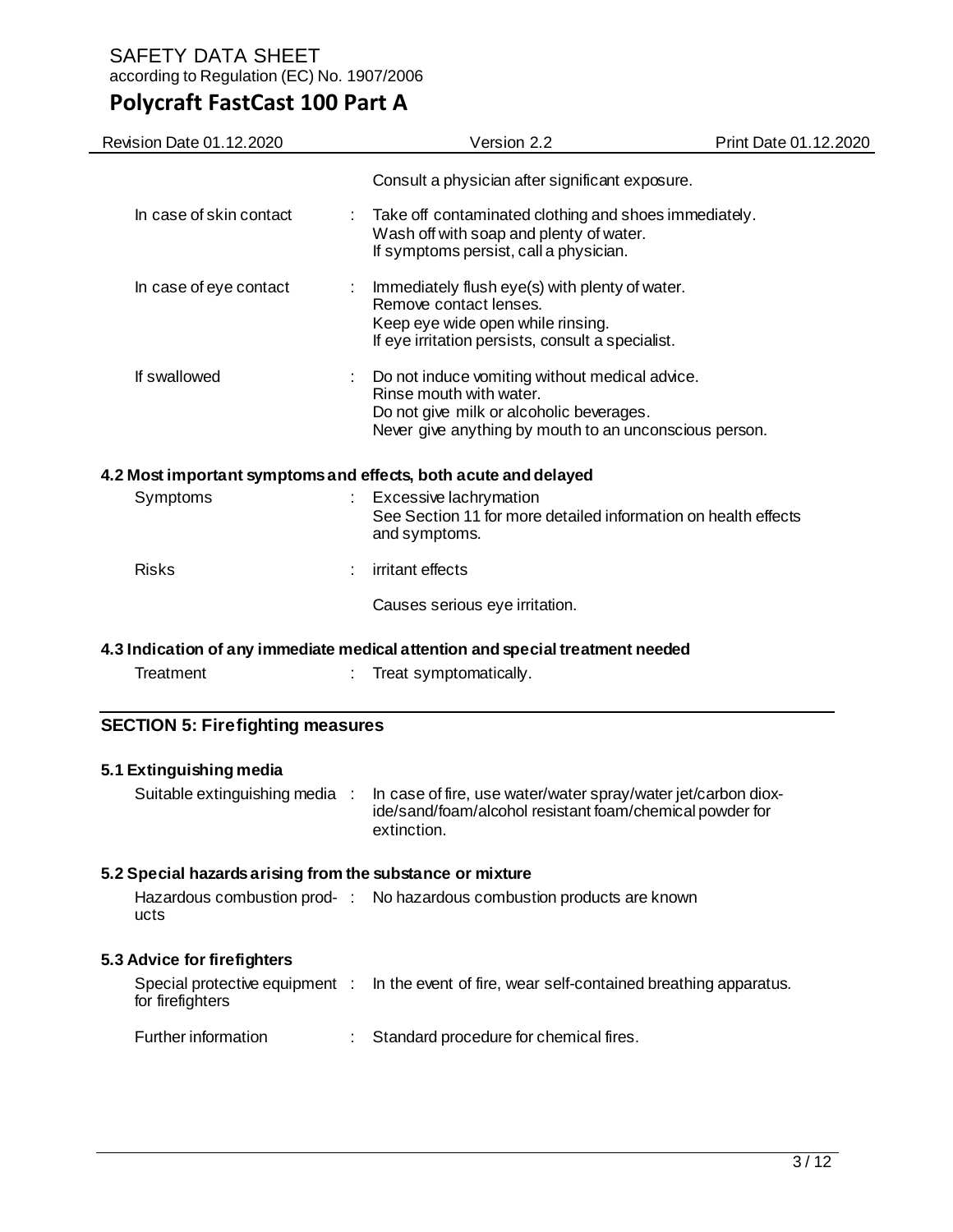Revision Date 01.12.2020 Version 2.2 Print Date 01.12.2020

## **SECTION 6: Accidental release measures**

## **6.1 Personal precautions, protective equipment and emergency procedures**  Personal precautions : Use personal protective equipment. Deny access to unprotected persons. **6.2 Environmental precautions**

| Environmental precautions | : If the product contaminates rivers and lakes or drains inform<br>respective authorities. |
|---------------------------|--------------------------------------------------------------------------------------------|
|                           | No special environmental precautions required.                                             |

## **6.3 Methods and material for containment and cleaning up**

| Methods for cleaning up | Soak up with inert absorbent material (e.g. sand, silica gel, |
|-------------------------|---------------------------------------------------------------|
|                         | acid binder, universal binder, sawdust).                      |
|                         | Keep in suitable, closed containers for disposal.             |

## **6.4 Reference to other sections**

For personal protection see section 8.

## **SECTION 7: Handling and storage**

## **7.1 Precautions for safe handling**

| Advice on safe handling                                          | Avoid exceeding the given occupational exposure limits (see<br>section 8).<br>Do not get in eyes, on skin, or on clothing.<br>For personal protection see section 8.<br>Smoking, eating and drinking should be prohibited in the ap-<br>plication area.<br>Follow standard hygiene measures when handling chemical<br>products |
|------------------------------------------------------------------|--------------------------------------------------------------------------------------------------------------------------------------------------------------------------------------------------------------------------------------------------------------------------------------------------------------------------------|
| Advice on protection against<br>fire and explosion               | Normal measures for preventive fire protection.                                                                                                                                                                                                                                                                                |
| Hygiene measures                                                 | Handle in accordance with good industrial hygiene and safety<br>practice. When using do not eat or drink. When using do not<br>smoke. Wash hands before breaks and at the end of workday.                                                                                                                                      |
| 7.2 Conditions for safe storage, including any incompatibilities |                                                                                                                                                                                                                                                                                                                                |
| Requirements for storage<br>areas and containers                 | Keep container tightly closed in a dry and well-ventilated<br>place. Containers which are opened must be carefully re-<br>sealed and kept upright to prevent leakage. Store in accord-<br>ance with local regulations.                                                                                                         |
| Further information on stor-<br>age stability                    | No decomposition if stored and applied as directed.                                                                                                                                                                                                                                                                            |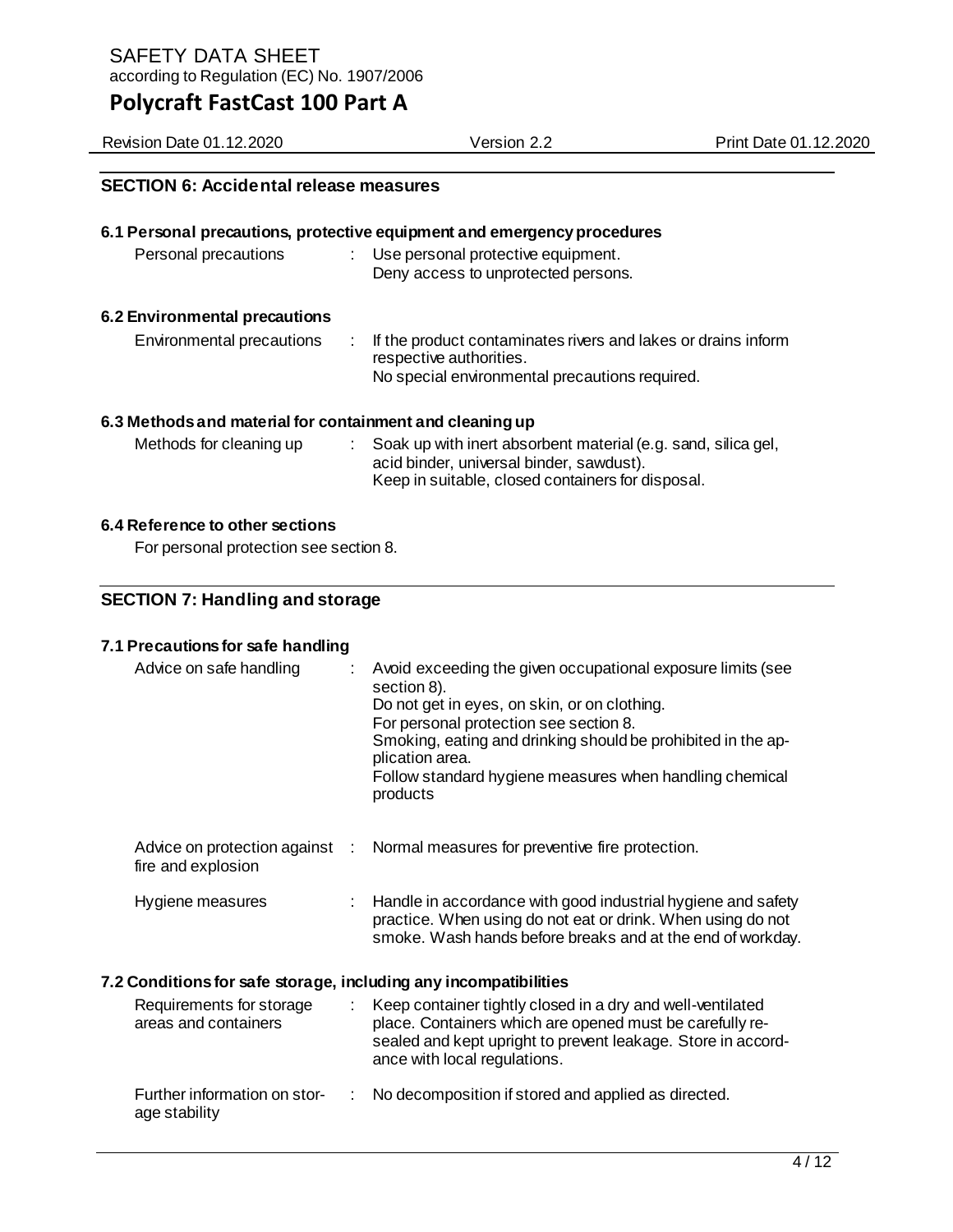Revision Date 01.12.2020 Version 2.2 Print Date 01.12.2020

## **7.3 Specific end use(s)**

## **SECTION 8: Exposure controls/personal protection**

#### **8.1 Control parameters**

Contains no substances with occupational exposure limit values.

#### **8.2 Exposure controls**

| Personal protective equipment               |                                                                                                                                                                                                                                                       |  |  |
|---------------------------------------------|-------------------------------------------------------------------------------------------------------------------------------------------------------------------------------------------------------------------------------------------------------|--|--|
| Eye protection<br>$\mathbb{R}^{\mathbb{Z}}$ | Safety glasses with side-shields conforming to EN166<br>Eye wash bottle with pure water                                                                                                                                                               |  |  |
| Hand protection                             | : Chemical-resistant, impervious gloves complying with an ap-<br>proved standard must be worn at all times when handling<br>chemical products. Reference number EN 374. Follow manu-<br>facturer specifications.                                      |  |  |
|                                             | Suitable for short time use or protection against splashes:<br>Butyl rubber/nitrile rubber gloves $(> 0.1$ mm)<br>Contaminated gloves should be removed.<br>Suitable for permanent exposure:<br>Viton gloves (0.4 mm),<br>breakthrough time > 30 min. |  |  |
| Skin and body protection<br>t.              | Protective clothing (e.g. Safety shoes acc. to EN ISO 20345,<br>long-sleeved working clothing, long trousers). Rubber aprons<br>and protective boots are additionaly recommended for mixing<br>and stirring work.                                     |  |  |
| Respiratory protection                      | : No special measures required.                                                                                                                                                                                                                       |  |  |
| <b>Environmental exposure controls</b>      |                                                                                                                                                                                                                                                       |  |  |
| General advice                              | If the product contaminates rivers and lakes or drains inform<br>respective authorities.<br>No special environmental precautions required.                                                                                                            |  |  |

## **SECTION 9: Physical and chemical properties**

#### **9.1 Information on basic physical and chemical properties**

| Physical state                                     | liquid            |
|----------------------------------------------------|-------------------|
| Colour                                             | various           |
| Odour                                              | characteristic    |
| Odour Threshold                                    | No data available |
| рH                                                 | Not applicable    |
| Melting point/range / Freezing : No data available |                   |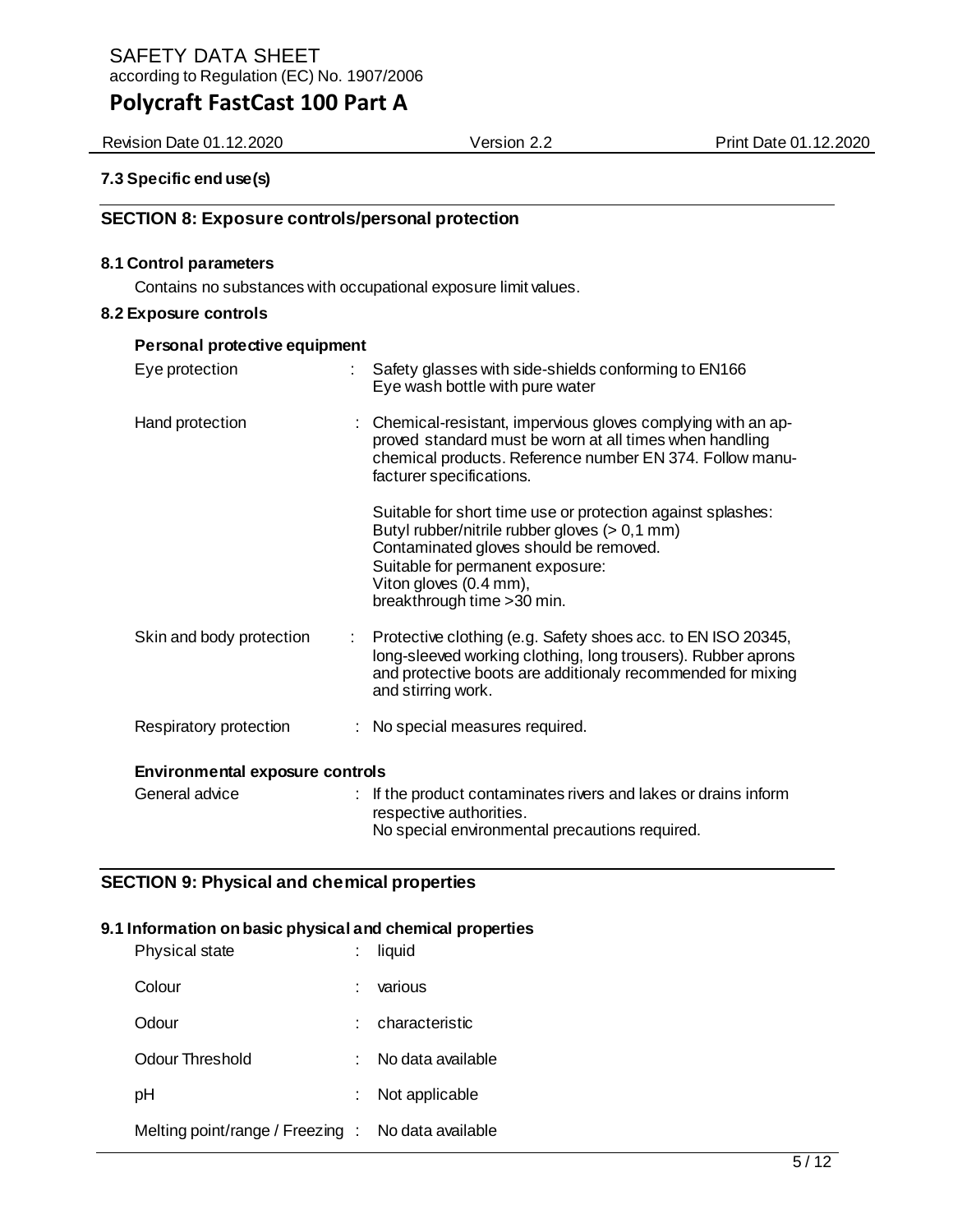## **Polycraft FastCast 100 Part A**

| <b>Revision Date 01.12.2020</b>                       |           | Version 2.2                     | Print Date 01.12.2020 |
|-------------------------------------------------------|-----------|---------------------------------|-----------------------|
| point                                                 |           |                                 |                       |
| Boiling point/boiling range                           | ÷         | No data available               |                       |
| Flash point                                           | ÷         | $>101$ °C<br>Method: closed cup |                       |
| Evaporation rate                                      |           | No data available               |                       |
| Flammability (solid, gas)                             | ÷         | No data available               |                       |
| Upper explosion limit / Upper<br>flammability limit   | $\sim 10$ | No data available               |                       |
| Lower explosion limit / Lower :<br>flammability limit |           | No data available               |                       |
| Vapour pressure                                       |           | $0,04$ hPa                      |                       |
| Relative vapour density                               |           | No data available               |                       |
| Density                                               |           | ca. 1,02 g/cm3 (20 °C)          |                       |
| Solubility (ies)<br>Water solubility                  | ÷         | insoluble                       |                       |
| Solubility in other solvents :                        |           | No data available               |                       |
| Partition coefficient: n-<br>octanol/water            | ÷         | No data available               |                       |
| Auto-ignition temperature                             | ÷         | No data available               |                       |
| Decomposition temperature                             | ÷         | No data available               |                       |
| Viscosity<br>Viscosity, dynamic                       | t,        | ca. 70 mPa.s (25 °C)            |                       |
| Viscosity, kinematic                                  |           | $>$ 20,5 mm2/s (40 °C)          |                       |
| <b>Explosive properties</b>                           |           | No data available               |                       |
| Oxidizing properties                                  |           | No data available               |                       |
|                                                       |           |                                 |                       |

## **9.2 Other information**

No data available

## **SECTION 10: Stability and reactivity**

## **10.1 Reactivity**

No dangerous reaction known under conditions of normal use.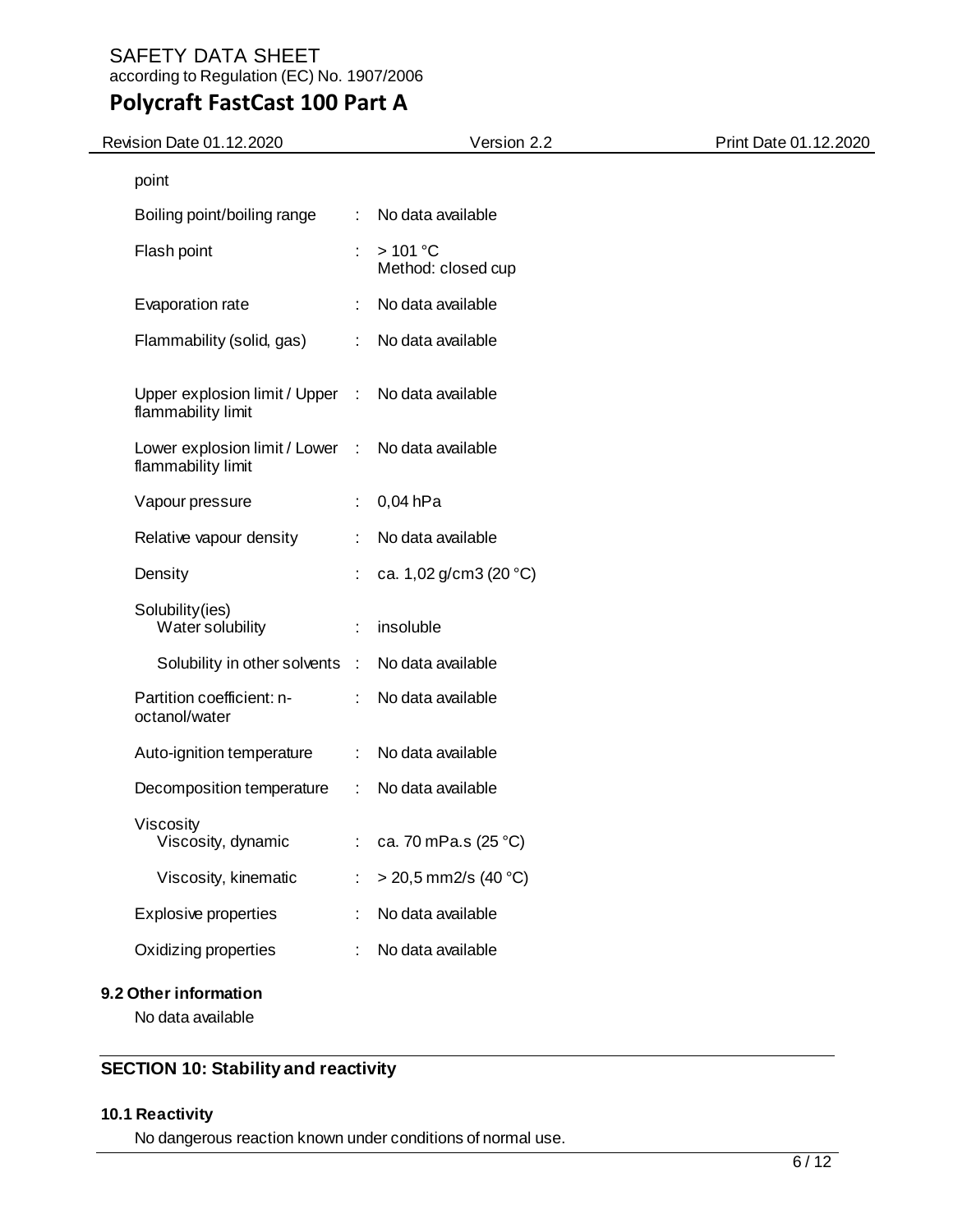SAFETY DATA SHEET

| according to Regulation (EC) No. 1907/2006          |                                                                               |                       |
|-----------------------------------------------------|-------------------------------------------------------------------------------|-----------------------|
| <b>Polycraft FastCast 100 Part A</b>                |                                                                               |                       |
| Revision Date 01.12.2020                            | Version 2.2                                                                   | Print Date 01.12.2020 |
| 10.2 Chemical stability                             |                                                                               |                       |
| The product is chemically stable.                   |                                                                               |                       |
| 10.3 Possibility of hazardous reactions             |                                                                               |                       |
| Hazardous reactions                                 | No hazards to be specially mentioned.                                         |                       |
| 10.4 Conditions to avoid                            |                                                                               |                       |
| Conditions to avoid                                 | No data available                                                             |                       |
|                                                     |                                                                               |                       |
| 10.5 Incompatible materials                         |                                                                               |                       |
| Materials to avoid                                  | No data available                                                             |                       |
| 10.6 Hazardous decomposition products               |                                                                               |                       |
| No decomposition if stored and applied as directed. |                                                                               |                       |
|                                                     |                                                                               |                       |
| <b>SECTION 11: Toxicological information</b>        |                                                                               |                       |
|                                                     | 11.1 Information on hazard classes as defined in Regulation (EC) No 1272/2008 |                       |
| <b>Acute toxicity</b>                               |                                                                               |                       |
| Not classified based on available information.      |                                                                               |                       |
| <b>Components:</b>                                  |                                                                               |                       |
| Alkyl amino polyoxyalkylenol:                       |                                                                               |                       |
| Acute oral toxicity                                 | LD50 Oral (Rat): $> 2.000$ mg/kg<br>$\mathcal{L}_{\mathrm{max}}$              |                       |
|                                                     |                                                                               |                       |
| <b>Skin corrosion/irritation</b>                    |                                                                               |                       |
| Not classified based on available information.      |                                                                               |                       |
| <b>Components:</b>                                  |                                                                               |                       |
|                                                     | Hydrocarbons, C12-C15, n-alkanes, isoalkanes < 2% aromatics:                  |                       |
| Result                                              | Repeated exposure may cause skin dryness or cracking.                         |                       |
| Serious eye damage/eye irritation                   |                                                                               |                       |
| Causes serious eye irritation.                      |                                                                               |                       |
|                                                     |                                                                               |                       |

## **Respiratory or skin sensitisation**

## **Skin sensitisation**

Not classified based on available information.

## **Respiratory sensitisation**

Not classified based on available information.

## **Germ cell mutagenicity**

Not classified based on available information.

## **Carcinogenicity**

Not classified based on available information.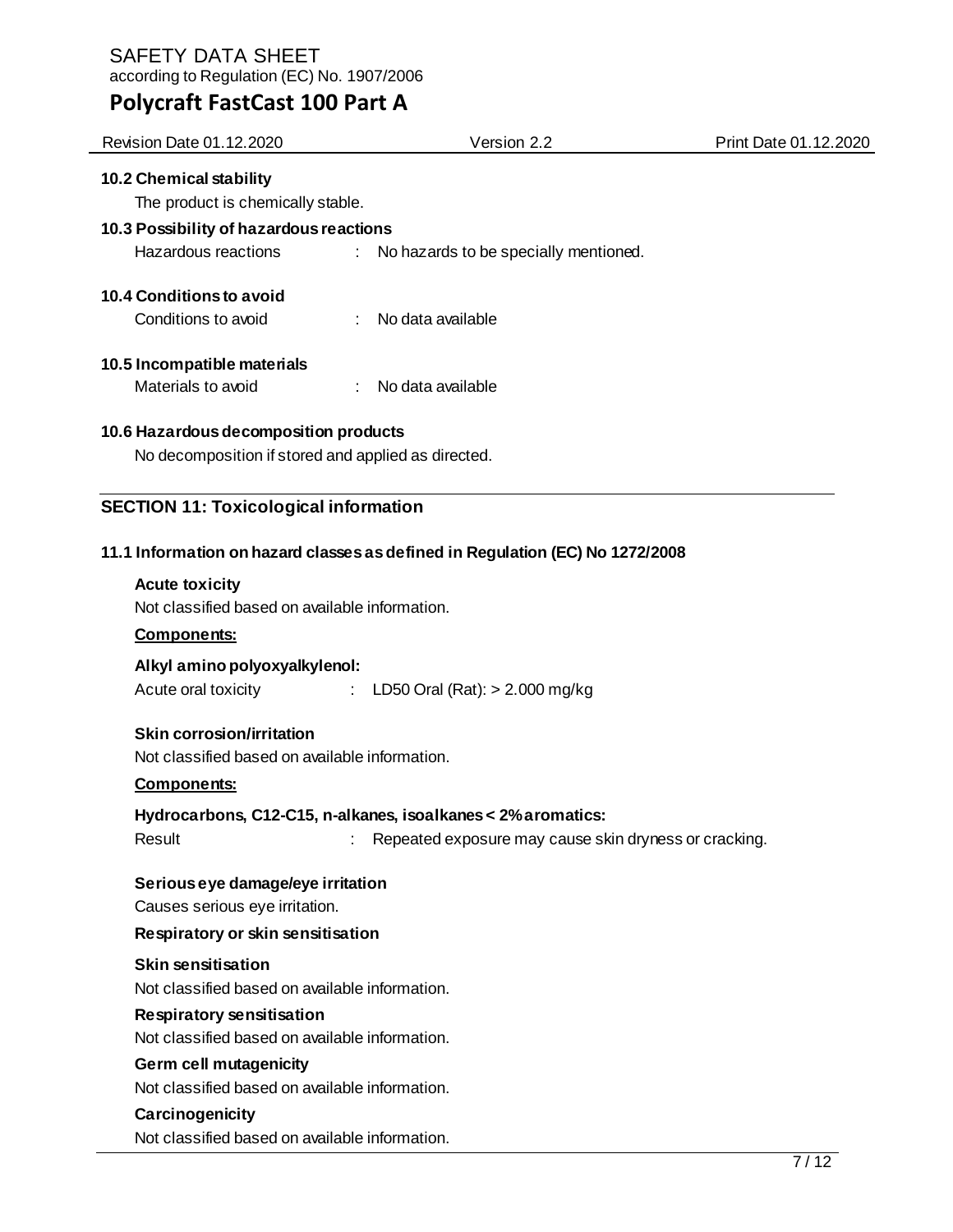## **Polycraft FastCast 100 Part A**

Revision Date 01.12.2020 Version 2.2 Print Date 01.12.2020

## **Reproductive toxicity**

Not classified based on available information.

## **STOT - single exposure**

Not classified based on available information.

## **STOT - repeated exposure**

Not classified based on available information.

## **Aspiration toxicity**

Not classified based on available information.

## **11.2 Information on other hazards**

## **SECTION 12: Ecological information**

#### **12.1 Toxicity**

## **Components:**

#### **Alkyl amino polyoxyalkylenol:**

| Toxicity to fish                                         | $LC50$ (Fish): $> 100$ mg/l<br>Exposure time: 96 h                              |
|----------------------------------------------------------|---------------------------------------------------------------------------------|
| Toxicity to daphnia and other :<br>aquatic invertebrates | EC50 (Daphnia (water flea)): $> 100$ mg/l<br>Exposure time: 48 h                |
| Toxicity to algae/aquatic<br>plants                      | EC50 (Desmodesmus subspicatus (green algae)): > 100 mg/l<br>Exposure time: 72 h |

## **12.2 Persistence and degradability**

No data available

## **12.3 Bioaccumulative potential**

No data available

#### **12.4 Mobility in soil**

No data available

## **12.5 Results of PBT and vPvB assessment**

## **Product:**

Assessment : This substance/mixture contains no components considered to be either persistent, bioaccumulative and toxic (PBT), or very persistent and very bioaccumulative (vPvB) at levels of 0.1% or higher..

#### **12.6 Endocrine disrupting properties**

No data available

#### **12.7 Other adverse effects**

## **Product:**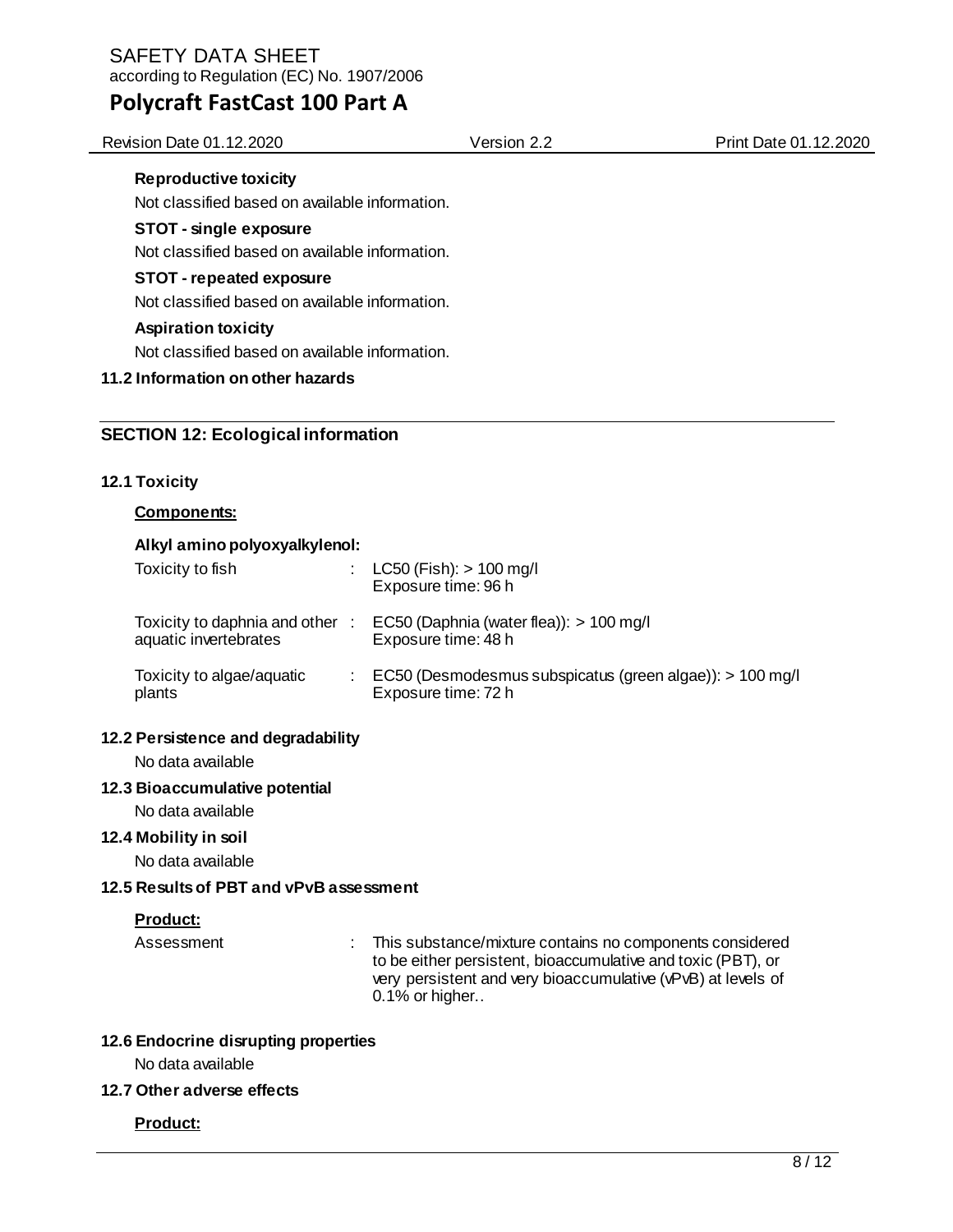## **Polycraft FastCast 100 Part A**

Revision Date 01.12.2020 Version 2.2 Print Date 01.12.2020

Additional ecological information

: There is no data available for this product.

## **SECTION 13: Disposal considerations**

## **13.1 Waste treatment methods**

| Product                |    | The generation of waste should be avoided or minimized<br>wherever possible.                                                                                                                                                |
|------------------------|----|-----------------------------------------------------------------------------------------------------------------------------------------------------------------------------------------------------------------------------|
|                        |    | Empty containers or liners may retain some product residues.<br>This material and its container must be disposed of in a safe<br>way.                                                                                       |
|                        |    | Dispose of surplus and non-recyclable products via a licensed<br>waste disposal contractor.                                                                                                                                 |
|                        |    | Disposal of this product, solutions and any by-products should<br>at all times comply with the requirements of environmental<br>protection and waste disposal legislation and any regional<br>local authority requirements. |
|                        |    | Avoid dispersal of spilled material and runoff and contact with<br>soil, waterways, drains and sewers.                                                                                                                      |
| Contaminated packaging | ÷. | 15 01 10* packaging containing residues of or contaminated<br>by dangerous substances                                                                                                                                       |

## **SECTION 14: Transport information**

#### **14.1 UN number**

Not regulated as a dangerous good

## **14.2 UN proper shipping name**

Not regulated as a dangerous good

## **14.3 Transport hazard class(es)**

Not regulated as a dangerous good

## **14.4 Packing group**

Not regulated as a dangerous good

## **14.5 Environmental hazards**

Not regulated as a dangerous good

## **14.6 Special precautions for user**

Not applicable

## **14.7 Transport in bulk according to Annex II of Marpol and the IBC Code**

Not applicable for product as supplied.

## **SECTION 15: Regulatory information**

## **15.1 Safety, health and environmental regulations/legislation specific for the substance or mixture**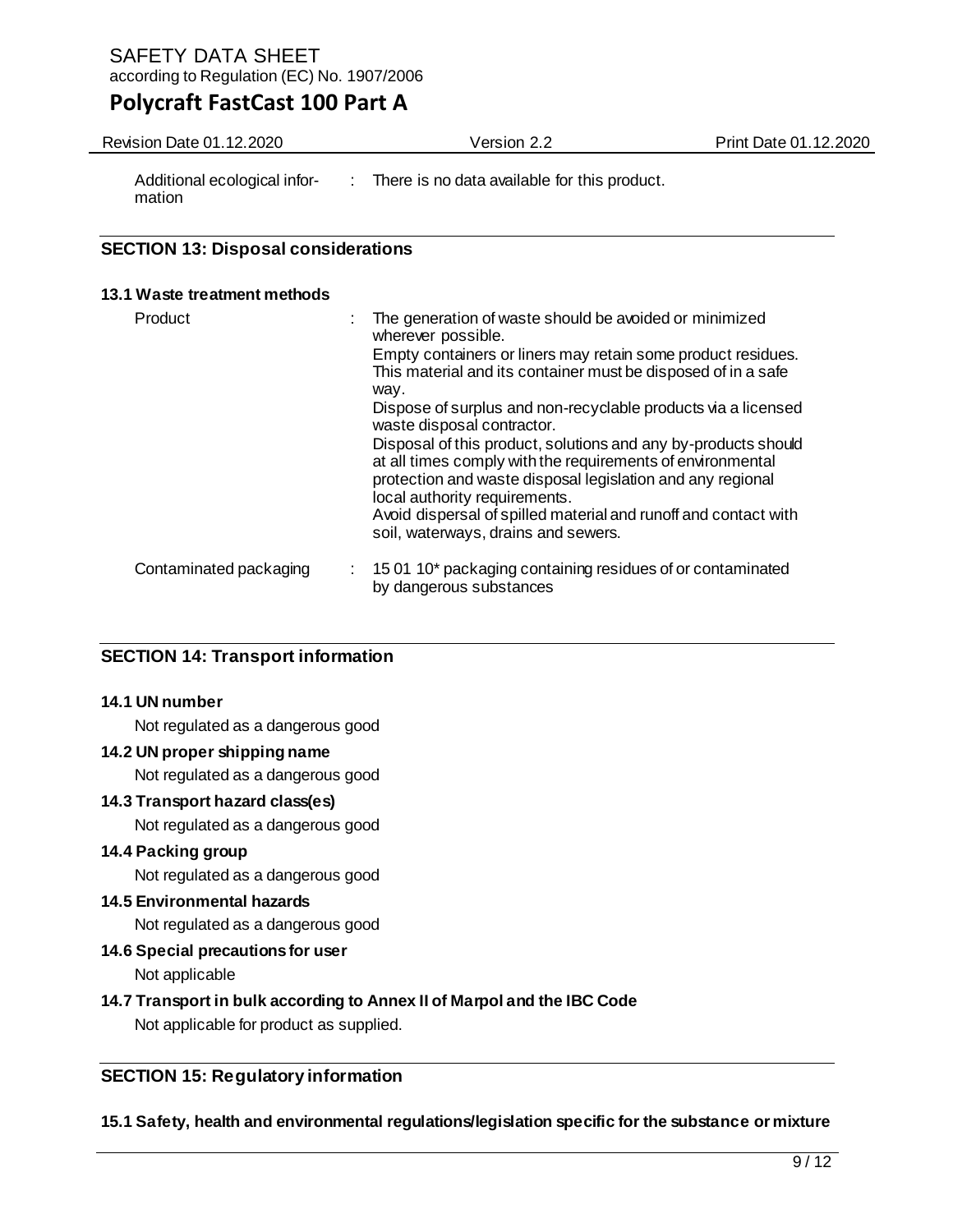| Revision Date 01.12.2020                                                                                                                                                       |                                                                                                           | Version 2.2 |                                                                                                    | Print Date 01.12.2020                                                                                                                                                  |  |  |
|--------------------------------------------------------------------------------------------------------------------------------------------------------------------------------|-----------------------------------------------------------------------------------------------------------|-------------|----------------------------------------------------------------------------------------------------|------------------------------------------------------------------------------------------------------------------------------------------------------------------------|--|--|
| REACH - Restrictions on the manufacture, placing on<br>the market and use of certain dangerous substances,<br>preparations and articles (Annex XVII)                           |                                                                                                           |             | Conditions of restriction for the fol-<br>lowing entries should be considered:<br>Number on list 3 |                                                                                                                                                                        |  |  |
| International Chemical Weapons Convention (CWC)<br><b>Schedules of Toxic Chemicals and Precursors</b>                                                                          |                                                                                                           |             | Not applicable                                                                                     |                                                                                                                                                                        |  |  |
| REACH - Candidate List of Substances of Very High<br>Concern for Authorisation (Article 59).                                                                                   |                                                                                                           |             |                                                                                                    | None of the components are listed<br>$(=>0.1\%)$ .                                                                                                                     |  |  |
| REACH - List of substances subject to authorisation<br>(Annex XIV)                                                                                                             |                                                                                                           |             |                                                                                                    | Not applicable                                                                                                                                                         |  |  |
| Regulation (EC) No 1005/2009 on substances that de-<br>plete the ozone layer                                                                                                   |                                                                                                           |             |                                                                                                    | Not applicable                                                                                                                                                         |  |  |
| Regulation (EU) 2019/1021 on persistent organic pollu-<br>tants (recast)                                                                                                       |                                                                                                           |             | ÷                                                                                                  | Not applicable                                                                                                                                                         |  |  |
| Regulation (EC) No 649/2012 of the European Parlia-<br>ment and the Council concerning the export and import<br>of dangerous chemicals                                         |                                                                                                           |             |                                                                                                    | Not applicable                                                                                                                                                         |  |  |
| <b>REACH Information:</b>                                                                                                                                                      | - registered by us, and/or<br>- excluded from the regulation, and/or<br>- exempted from the registration. |             |                                                                                                    | All substances contained in our Products are<br>- registered by our upstream suppliers, and/or                                                                         |  |  |
| Seveso III: Directive 2012/18/EU of the European Parliament and of the Council on the control of ma-<br>jor-accident hazards involving dangerous substances.<br>Not applicable |                                                                                                           |             |                                                                                                    |                                                                                                                                                                        |  |  |
| Volatile organic compounds                                                                                                                                                     | (VOCV)<br>no VOC duties                                                                                   |             |                                                                                                    | Law on the incentive tax for volatile organic compounds<br>Volatile organic compounds (VOC) content: 0,37 %                                                            |  |  |
|                                                                                                                                                                                |                                                                                                           |             |                                                                                                    | Directive 2010/75/EU of 24 November 2010 on industrial<br>emissions (integrated pollution prevention and control)<br>Volatile organic compounds (VOC) content: 15,32 % |  |  |
| Sheet, then it is described in this subsection.                                                                                                                                |                                                                                                           |             |                                                                                                    | If other regulatory information applies that is not already provided elsewhere in the Safety Data                                                                      |  |  |
|                                                                                                                                                                                |                                                                                                           |             |                                                                                                    | Destasting Ast 4000.0 Outsidian Dam                                                                                                                                    |  |  |

| Health, safety and environ-   | Environmental Protection Act 1990 & Subsidiary Regulations  |
|-------------------------------|-------------------------------------------------------------|
| mental regulation/legislation | Health and Safety at Work Act 1974 & Subsidiary Regulations |
| specific for the substance or | Control of Substances Hazardous to Health Regulations       |
| mixture:                      | (COSHH)                                                     |
|                               | May be subject to the Control of Major Accident Hazards     |
|                               | Regulations (COMAH), and amendments.                        |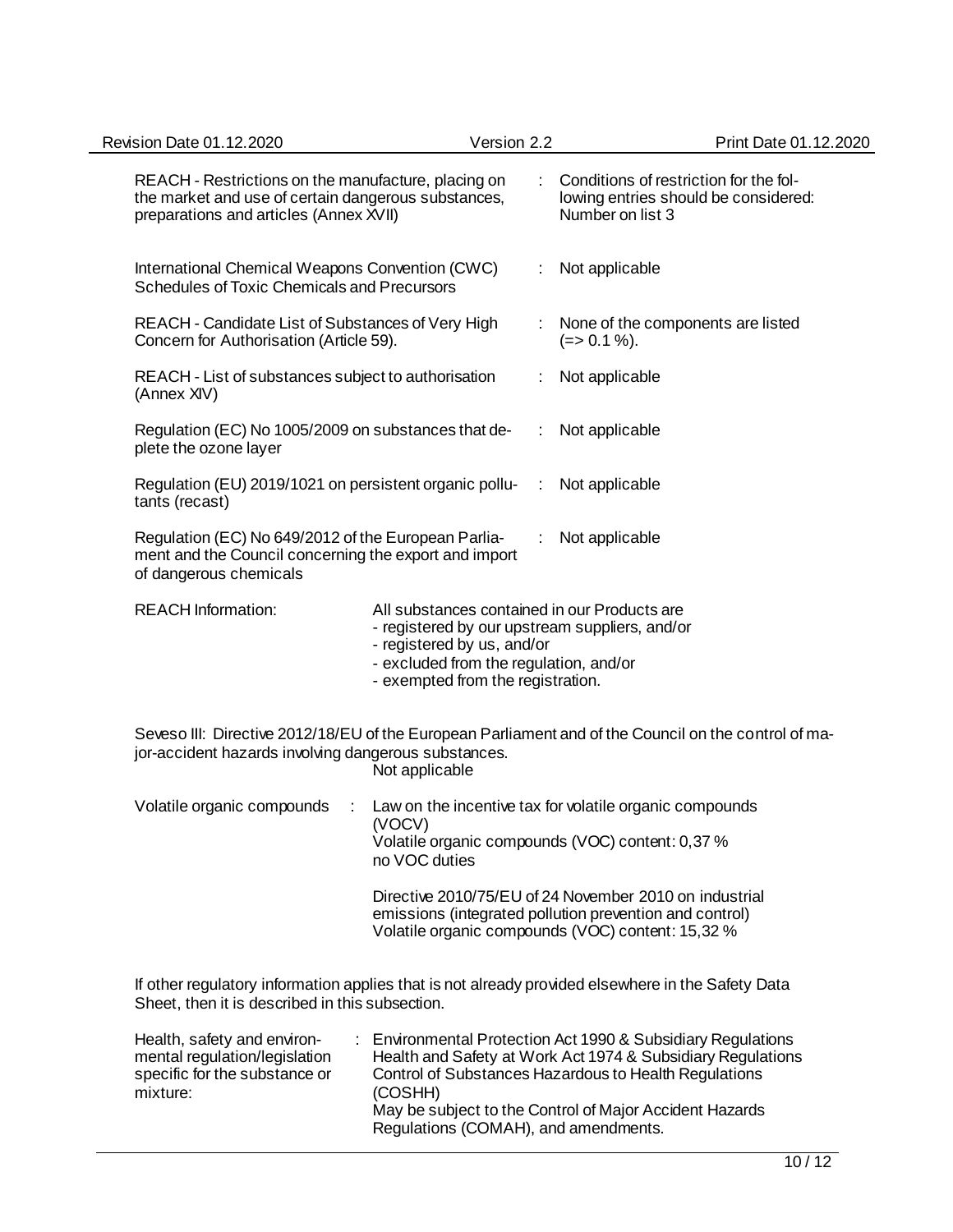Revision Date 01.12.2020 **Version 2.2** Version 2.2 Print Date 01.12.2020

#### **Other regulations:**

Take note of Directive 92/85/EEC regarding maternity protection or stricter national regulations, where applicable.

#### **15.2 Chemical safety assessment**

No Chemical Safety Assessment has been carried out for this mixture by the supplier.

## **SECTION 16: Other information**

| <b>Full text of H-Statements</b>        |                                                                                                                                            |
|-----------------------------------------|--------------------------------------------------------------------------------------------------------------------------------------------|
| H <sub>304</sub>                        | May be fatal if swallowed and enters airways.                                                                                              |
| H317                                    | May cause an allergic skin reaction.                                                                                                       |
| H319                                    | Causes serious eye irritation.                                                                                                             |
| <b>Full text of other abbreviations</b> |                                                                                                                                            |
| Asp. Tox.                               | Aspiration hazard                                                                                                                          |
| Eye Irrit.                              | Eye irritation                                                                                                                             |
| Skin Sens.                              | Skin sensitisation                                                                                                                         |
| <b>ADR</b>                              | European Agreement concerning the International Carriage of                                                                                |
|                                         | Dangerous Goods by Road                                                                                                                    |
| CAS                                     | <b>Chemical Abstracts Service</b>                                                                                                          |
| <b>DNEL</b>                             | Derived no-effect level                                                                                                                    |
| <b>EC50</b>                             | Half maximal effective concentration                                                                                                       |
| <b>GHS</b>                              | <b>Globally Harmonized System</b>                                                                                                          |
| <b>IATA</b>                             | International Air Transport Association                                                                                                    |
| <b>IMDG</b>                             | International Maritime Code for Dangerous Goods                                                                                            |
| LD <sub>50</sub>                        | Median lethal dosis (the amount of a material, given all at<br>once, which causes the death of 50% (one half) of a group of                |
|                                         | test animals)                                                                                                                              |
| <b>LC50</b>                             | Median lethal concentration (concentrations of the chemical in<br>air that kills 50% of the test animals during the observation<br>period) |
| <b>MARPOL</b>                           | International Convention for the Prevention of Pollution from                                                                              |
|                                         | Ships, 1973 as modified by the Protocol of 1978                                                                                            |
| <b>OEL</b>                              | Occupational Exposure Limit                                                                                                                |
| <b>PBT</b>                              | Persistent, bioaccumulative and toxic                                                                                                      |
| <b>PNEC</b>                             | Predicted no effect concentration                                                                                                          |
| <b>REACH</b>                            | Regulation (EC) No 1907/2006 of the European Parliament                                                                                    |
|                                         | and of the Council of 18 December 2006 concerning the Reg-                                                                                 |
|                                         | istration, Evaluation, Authorisation and Restriction of Chemi-                                                                             |
|                                         | cals (REACH), establishing a European Chemicals Agency                                                                                     |
| <b>SVHC</b>                             | Substances of Very High Concern                                                                                                            |
| vPvB                                    | Very persistent and very bioaccumulative                                                                                                   |
| <b>Further information</b>              |                                                                                                                                            |
| <b>Classification of the mixture:</b>   | <b>Classification procedure:</b>                                                                                                           |
|                                         |                                                                                                                                            |

| וטושאוווי טו שוט ווטאוסטוויט |      | <b>PROPRITUATION AND A</b> |  |  |
|------------------------------|------|----------------------------|--|--|
| Eye Irrit. 2                 | H319 | Calculation method         |  |  |